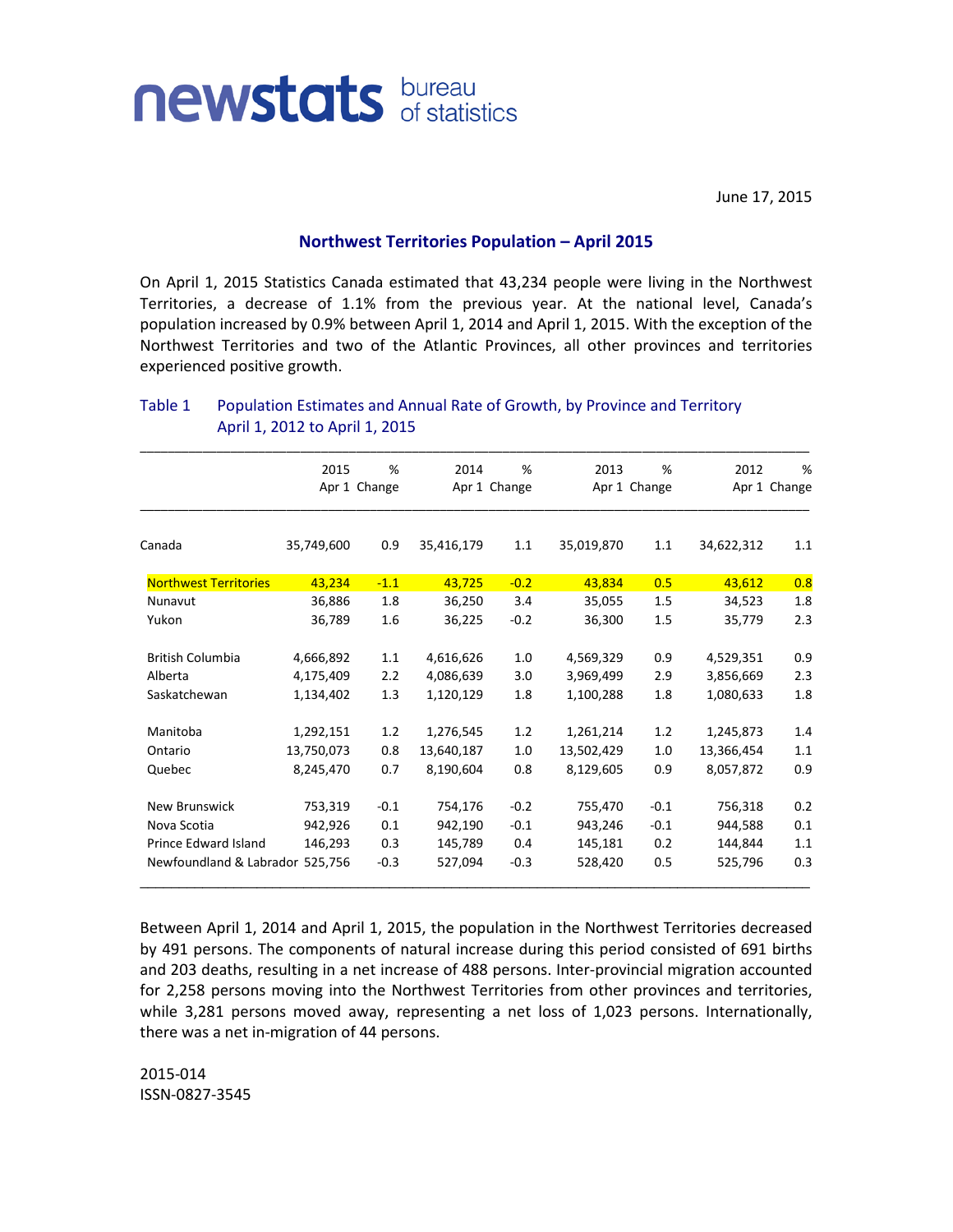In terms of quarterly growth, the NWT population fell by 361 persons between January 1, 2015 and April 1, 2015. The population decrease was a result of a loss of 494 persons through migration offset by a gain of 133 persons through natural increase.

Similar to previous quarters, Alberta accounted for the largest number of net inter-provincial migrants in and out of the NWT between January 1, 2015 and April 1, 2015. Approximately 139 persons moved to the NWT from Alberta and 474 persons moved from the territory to Alberta, resulting in net loss of 335 persons, approximately two thirds of all NWT net migrants (Figure 1). All other provinces, except for British Columbia, experienced the largest loss of migrants to Alberta as well.



Figure 1 Net Inter-provincial Migration by Province and Territory, January 1, 2015 to April 1, 2015

The detailed components of population change for the Northwest Territories since 2008 are presented in Table 2.

For more information about these estimates or for community level population estimates and projections, please visit the NWT Bureau of Statistics website at http://www.statsnwt.ca or call (867) 873-7147.